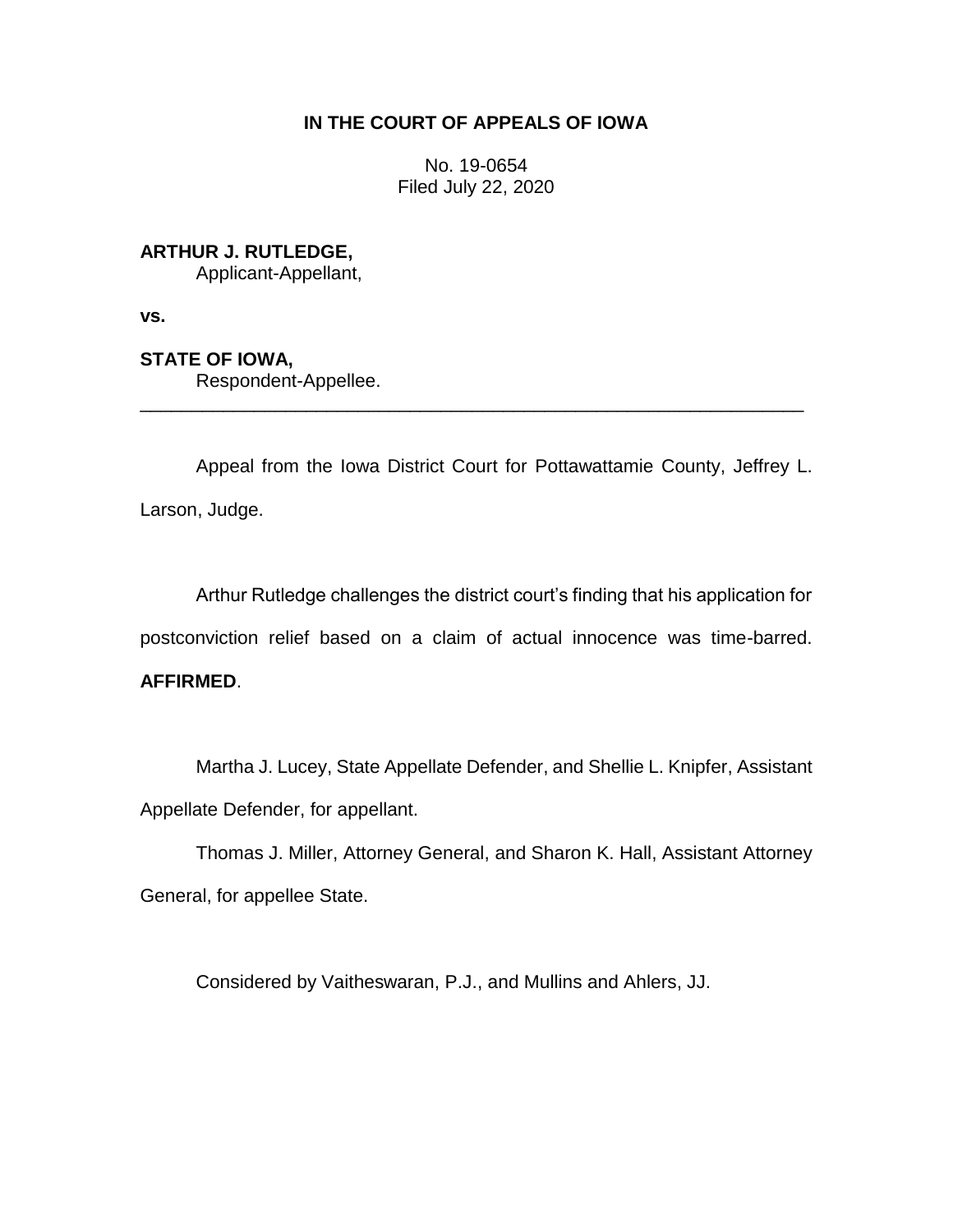## **AHLERS, Judge.**

In 2004, Arthur Rutledge was facing one hundred years in prison, with a seventy-year minimum, based on charges he sexually abused two young children. He accepted a plea offer. Pursuant to the plea agreement, Rutledge pled guilty to six counts of sexual abuse in the third degree. In doing so, he admitted performing sex acts by force or against the will of the children on three occasions per child. Sexual abuse in the third degree is a class "C" felony carrying a maximum term of incarceration of ten years.<sup>1</sup> On January 24, 2005, Rutledge was sentenced to ten years of imprisonment on each count. Consistent with the terms of the joint recommendation made as part of the plea agreement, the sentences were ordered to be served consecutively, for a total indeterminate term of incarceration not to exceed sixty years. Rutledge did not appeal his guilty plea or sentence. Instead, over twelve years after he was sentenced, he began filing various motions and postconviction-relief (PCR) applications. This appeal involves the summary dismissal of his most recent PCR application.

## **I. Procedural Background.**

 $\overline{a}$ 

This action is Rutledge's third PCR proceeding. It was filed on July 27, 2018, approximately ten months after the dismissal of his second PCR action as time-barred. In this action, Rutledge claims he was coerced into pleading guilty when he is, in fact, innocent and "DNA testing will prove as much."<sup>2</sup>

2

<sup>&</sup>lt;sup>1</sup> lowa Code §§ 709.4 (designating sexual abuse in the third degree as a class "C" felony), 902.9(4) (2003) (setting ten years as the maximum period of confinement for a class "C" felony).

 $2$  Due to the fact Rutledge does not address in his appellate brief any of the other arguments he made in his application, we deem them waived. *See* Iowa R. App. P. 6.903(2)(g)(3); *State v. Short*, 851 N.W.2d 474, 479 (Iowa 2014).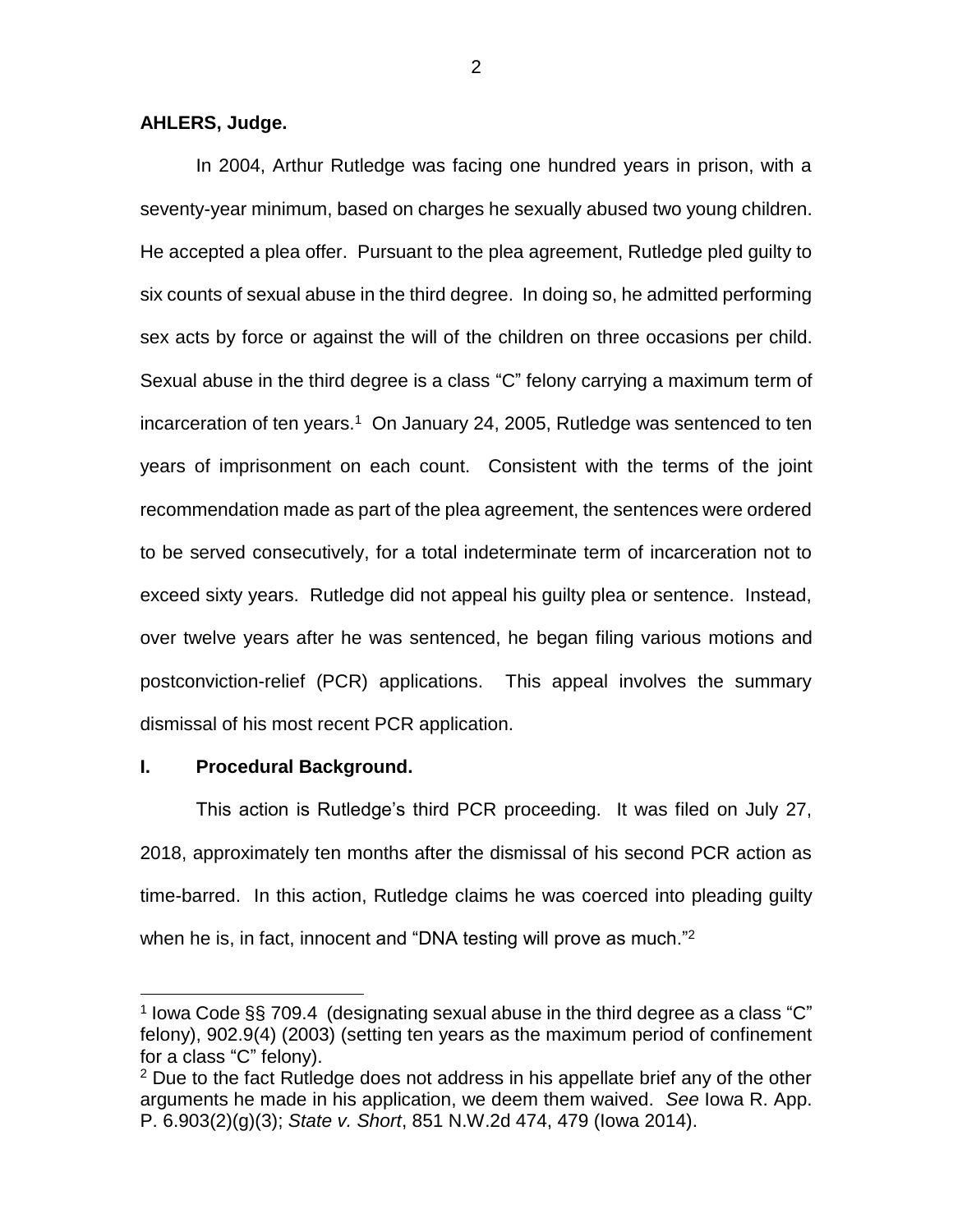The State filed a motion for summary disposition under Iowa Code section 822.6 (2019). The motion asserted Rutledge's application was outside the threeyear limitation period set by Iowa Code section 822.3. The motion also asserted Rutledge's request for DNA testing did not provide an exception to the limitations period because the DNA evidence existed at the time of the plea and could have been tested within the three-year PCR limitation period.

After a hearing on October 29, 2018, the district court issued an order indicating it believed the State's motion should be granted but giving Rutledge an additional thirty days to support his actual-innocence claim. A follow-up hearing was set for December 10.

On November 30, Rutledge filed a motion asking the district court to require DNA testing of samples seized during the original investigation in 2004 under Iowa Code section 81.10. He also filed a motion asking for a continuance of the December 10 hearing until completion of the requested DNA testing. The State resisted both motions.

The district court issued a ruling on April 11, 2019. The district court noted Rutledge provided no explanation why he could not have raised his coercion claim or had the DNA tested within the three-year limitation period of section 822.3. The district court also noted that, although section 81.10 does not contain a time limit in asking for DNA testing, the section does not supersede the three-year limitation period of section 822.3. The district court found it unnecessary to further address Rutledge's request for DNA testing as it also found Rutledge's PCR claim to be time barred. The district court granted the State's motion for summary disposition. Rutledge appealed.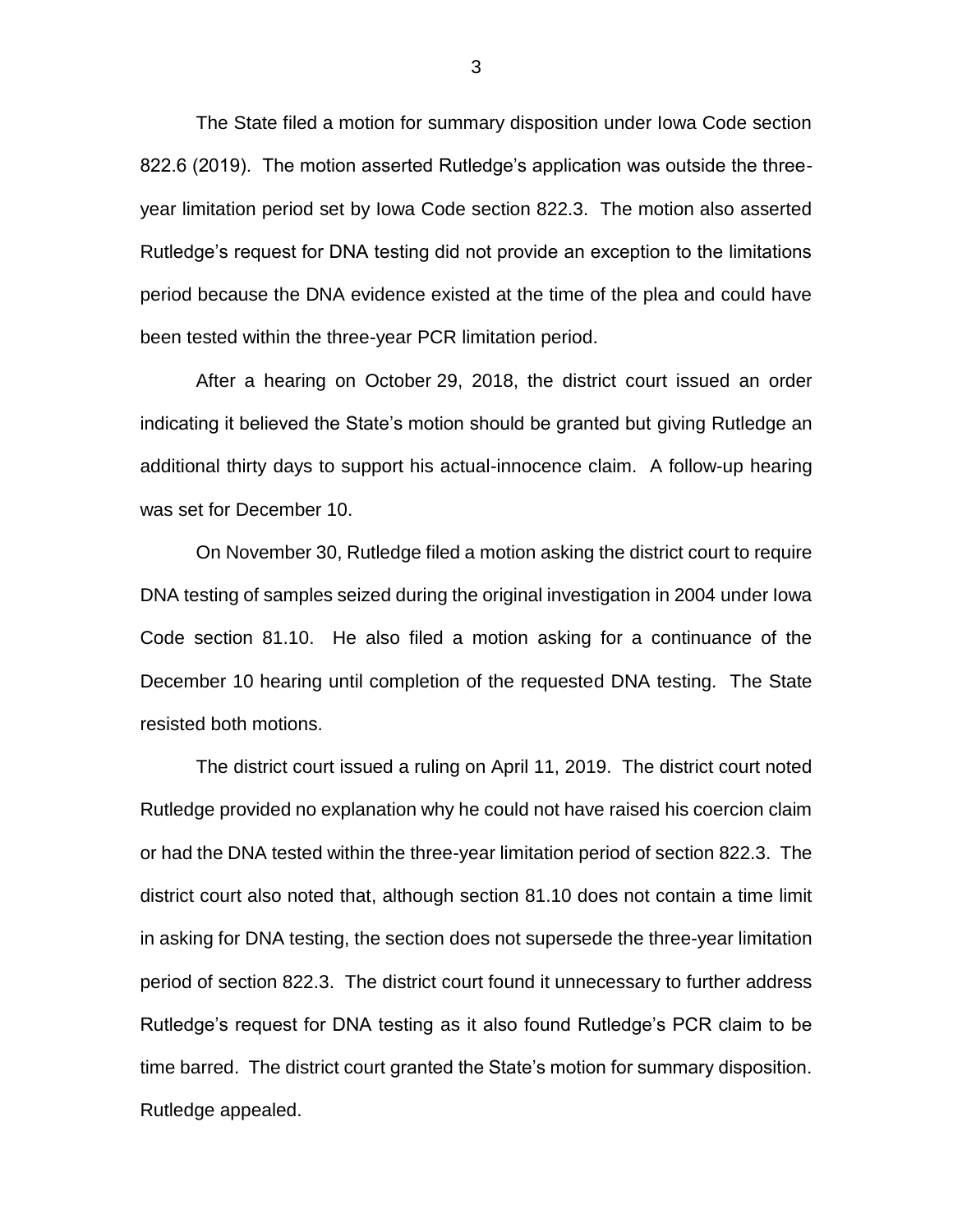#### **II. Issue Presented.**

Rutledge raises one issue on appeal. He asserts the untested DNA samples are grounds of fact not available to him earlier and testing the DNA samples would show he is actually innocent. Therefore, he claims, his PCR application is not barred by the three-year limitation period of section 822.3.

## **III. Standard of Review.**

The parties agree on the standard of review. Summary dismissal of a PCR application is reviewed for errors at law. *Dewberry v. State*, 941 N.W.2d 1, 4 (Iowa 2019). "[F]or a summary disposition to be proper, the State must be able to prevail as if it were filing a motion for summary judgment in a civil proceeding." *Id*. (quoting *Schmidt v. State*, 909 N.W.2d 778, 784 (Iowa 2018)). Applying principles of summary judgment, "summary disposition is proper 'if the pleadings, depositions, answers to interrogatories, and admissions on file, together with the affidavits, if any, show that there is no genuine issue as to any material fact and that the moving party is entitled to a judgment as a matter of law.'" *Id*. (quoting Iowa R. Civ. P. 1.981(3)).

#### **IV. Discussion.**

Rutledge is not precluded from challenging his convictions just because he pled guilty to the charges. Under the currently-controlling interpretation of the Iowa Constitution, specifically article I, section 9 (ensuring due process) and article I, section 17 (prohibiting cruel and unusual punishment), freestanding claims of actual innocence are permitted. *Schmidt*, 909 N.W.2d at 794–95. However, claims of actual innocence are limited. *Dewberry*, 941 N.W.2d at 5. To prevail on his claim of actual innocence, Rutledge is required to first meet the procedural

4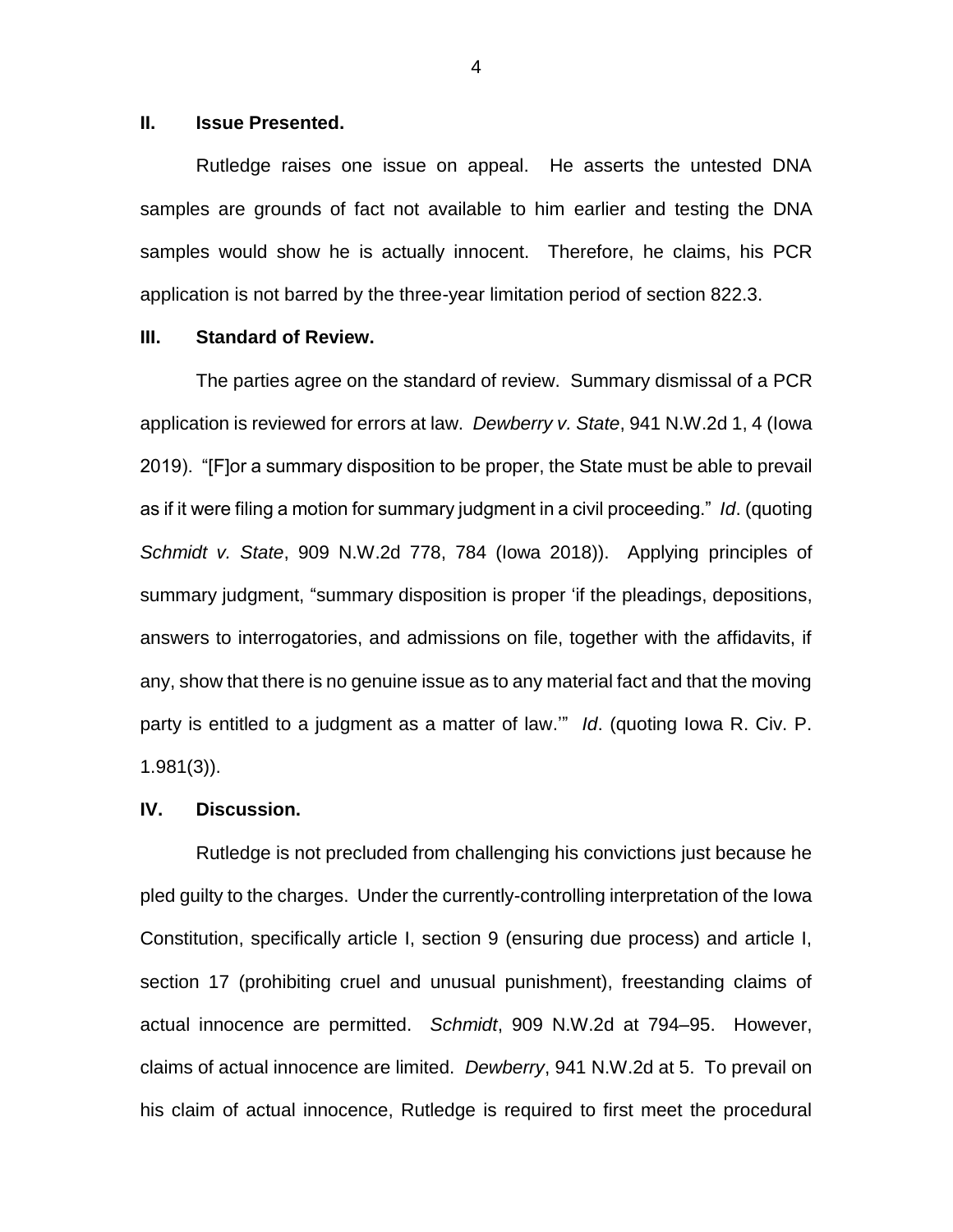requirements of Iowa Code chapter 822. *See id*. For example, Rutledge must comply with the three-year statute of limitations under section 822.3 or prove a statutory exception thereto. *Id*.

Rutledge cannot show compliance with the statute of limitations or prove a statutory exception. The DNA samples Rutledge seeks to have tested were collected and available for testing before Rutledge pled guilty. In fact, in exhibit D attached to Rutledge's affidavit submitted as part of his resistance to the State's motion for summary disposition, the Iowa Department of Criminal Investigation Criminalistics Laboratory submitted a report suggesting the DNA was not tested because Rutledge pled guilty.<sup>3</sup> Rutledge provided no evidence that would suggest he was prevented from having the DNA tested prior to his guilty plea or, at the very least, within the three-year period after his convictions. Therefore, his PCR application is time-barred.

In *Cannon v. State*, a case raising similar issues to this one, this court stated:

In order to avoid the time bar in section 822.3, Cannon must assert "a ground of fact or law that could not have been raised within the applicable time period." Iowa Code § 822.3. The question here is not whether the results of the DNA testing of evidence existed in that time period; the question is whether the evidence could have been tested within that time period. To the extent that the evidence in question exists, it existed at the time of Cannon's trial. It is clear that Cannon could have raised the issue of DNA testing within the time limit set forth in section 822.3. His claim is untimely, and therefore the district court properly granted the State's motion for summary disposition.

After initiating the current PCR action, Cannon filed a motion requesting DNA testing under Iowa Code section 81.10. Because

 $\overline{a}$ 

 $3$  The laboratory's report states: "This case has been adjudicated per telephone conversation with . . . the Pottawattamie County Attorney's Office. The evidence was not examined for DNA analysis."